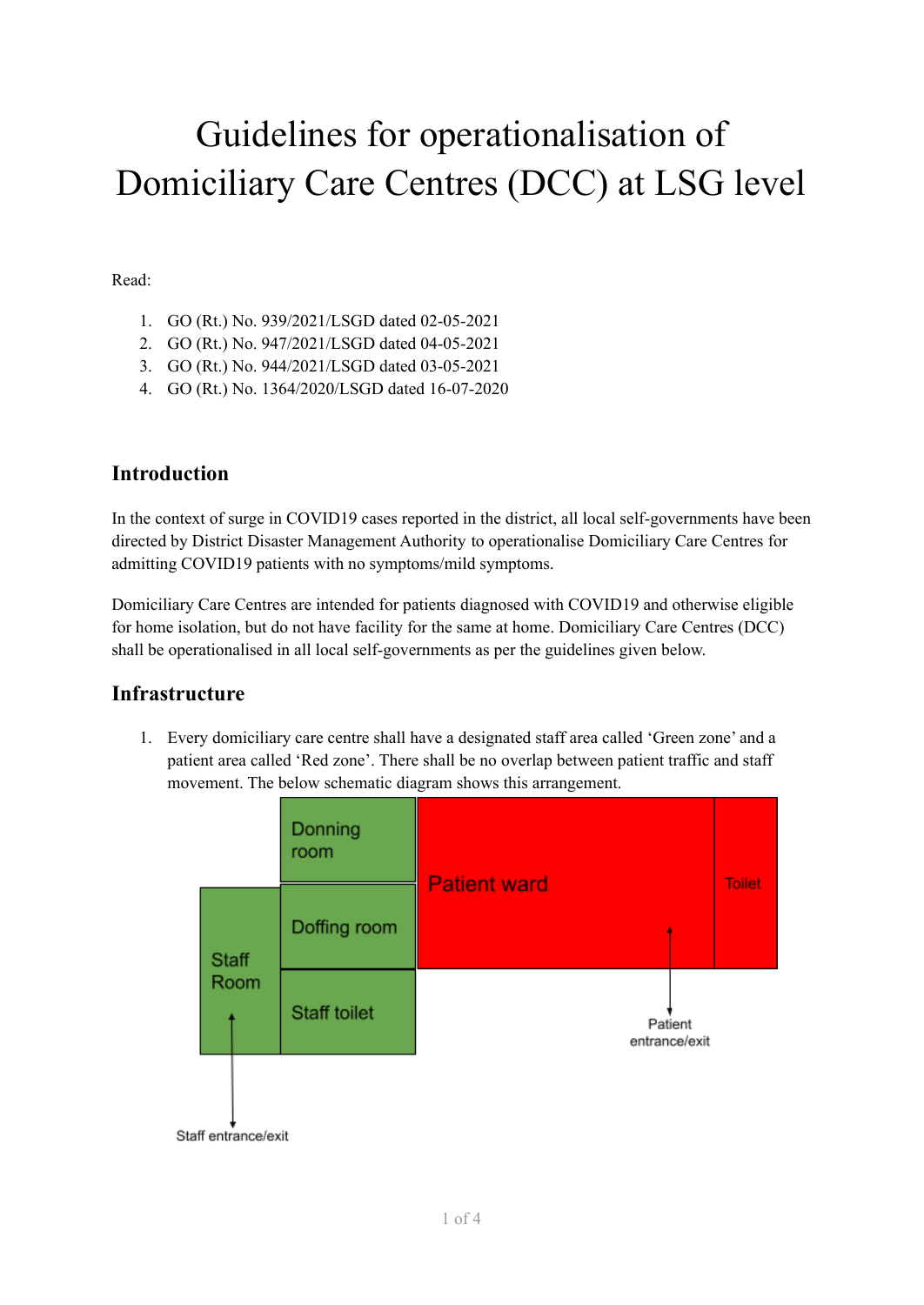- 2. The following rooms shall be arranged in a Domiciliary Care Centre
	- a. Patient ward at least 50 beds with separation as male and female wards.
	- b. Patient toilets one toilet per 15 beds separate for males and females
	- c. Donning room
	- d. Doffing room
	- e. Staff room with separate toilet designated for staff
- 3. It is the responsibility of local self-governments to carry out necessary infrastructure modifications to convert an existing building as Domiciliary Care Centre.

## **IEC boards/Signages**

- 1. All rooms shall be clearly labelled with signages in malayalam and english.
- 2. The name of institution shall be displayed as a main board of size 8 feet \* 3 feet in front of the building.

## **Furniture & equipment**

- 1. Necessary furniture and equipment shall be procured and provided by the local self-government.
- 2. Following is an indicative list of furniture and equipment necessary.
	- a. Patient cots
	- b. Mattresses,pillows
	- c. Chairs
	- d. Waste baskets for general waste
	- e. Large buckets with lid for food waste
	- f. Adequate number of mops and buckets for cleaning and disinfection
	- g. Computer/laptop with high speed internet connectivity
	- h. Telephone line/cell phone with good coverage
	- i. Emergency lamps
- 3. Biomedical equipment
	- a. Blood pressure monitor
	- b. Glucometer
	- c. Stethoscope
	- d. Pulse oximeter

#### **Consumables**

- 1. All necessary medical consumables (personal protective equipment and drugs, if any) shall be supplied by Kerala Medical Services Corporation Ltd. (KMSCL) through District Warehouse.
- 2. Consumables related to cleaning and disinfection shall be procured by the local body.

#### **Administrative Structure**

Being a facility directly under control of the local body, the administrative structure shall be as per the order cited in reference (4) above. Every domiciliary care centre shall have a facility management committee.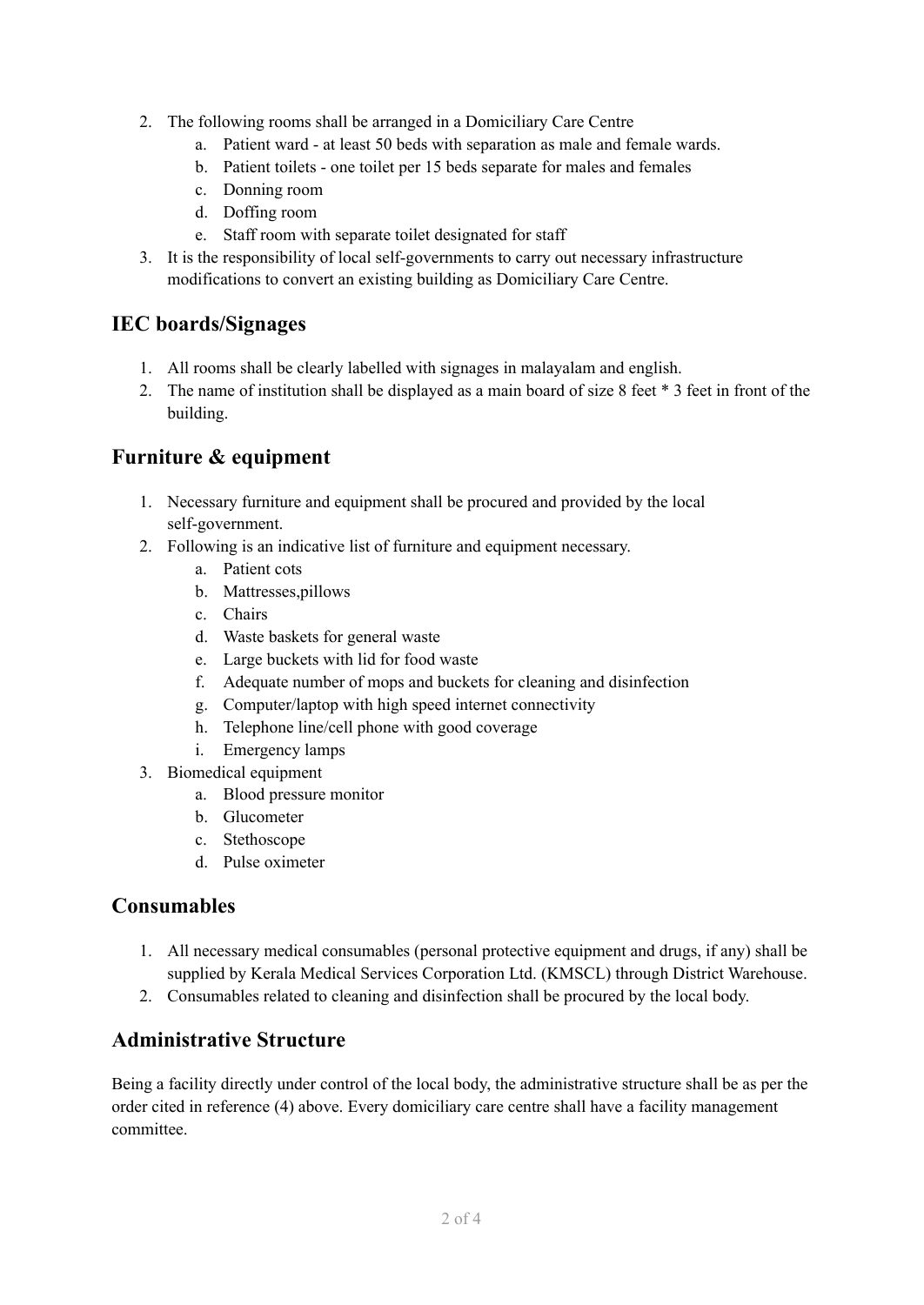| <b>Designation</b> | <b>Officer</b>                                                        |  |  |
|--------------------|-----------------------------------------------------------------------|--|--|
| Chairperson        | President/Chairperson of the LSG                                      |  |  |
| Vice-chairperson   | Chairperson of health & education standing committee of the LSG       |  |  |
| Convener           | Medical Officer in charge of the health institution of the local body |  |  |
| Members            | Ward member concerned, LSG secretary, Health inspector                |  |  |

Managing Committee is the apex committee that decides on all matters related to the DCC within established government guidelines. *Medical Of icers who are conveners of the committee are encouraged to present requirements before this committee and get decisions to implement/ratify various activities undertaken related to the DCC.*

# **Nodal Officer**

- 1. Nodal Officer is an important functionary with respect to each DCC. Nodal Officer is designated by the respective LSG through a formal proceedings. In general, this nodal officer is the implementing arm of DCC Managing Committee.
- 2. Nodal officer shall be a person from any transferred institution of the local self-government except health department.
- 3. The joint bank account of DCC Managing Committee has to be opened jointly by chairperson of LSG and nodal officer
- 4. Nodal Officer is responsible to ensure non-medical HR to the DCC in coordination with respective LSG.

# **Charge Officer**

An officer designated by LSG to help Nodal Officer to discharge his/her duties. Charge Officers shall be available on call on 24 hour basis to deal with any arising contingency. They report directly to the nodal officer.

# **Human Resource Management**

Following human resources shall be deployed to each DCC of an indicative strength of 50 beds.

| Category of staff   | No. of staff per shift | Total no. of staff<br>required | Mode of recruitment |
|---------------------|------------------------|--------------------------------|---------------------|
| Staff nurse         | 1 person               | 1 person                       | By LSGI             |
| Caretaker/Attender  | 2 persons x 3 shifts   | 6 persons                      | By LSGI             |
| Security staff      | 1 person x 3 shifts    | 3 persons                      | By LSGI             |
| Data entry operator | person x 1shift        | 1 person                       | By LSGI             |